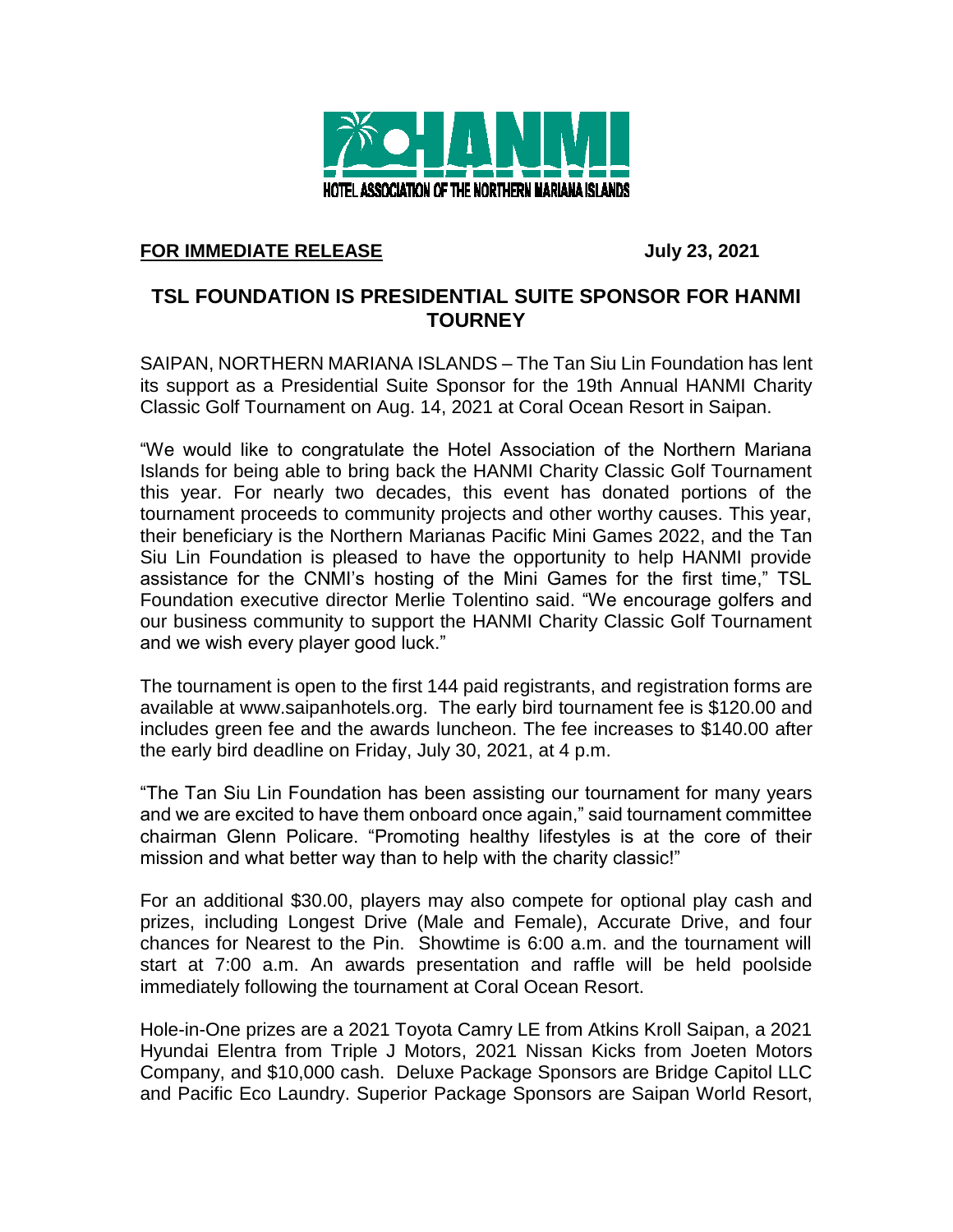Kanoa Resort Saipan, and Hyatt Regency Saipan. VIP Package Sponsors are Armatech, Ben's International Corp., Chong's Corporation, Chung Nam Corp., Ina's Kitchen, Shirley's Coffee Shop, GrandVrio Resort Saipan, and the Japan Saipan Travel Association. The tournament is also supported by numerous other sponsors.

For more information, contact Tournament Chairman Glenn Policare at glenn\_policare@kanoaresort.com or visit [www.facebook.com/HANMI670.](http://www.facebook.com/HANMI670)



Ben's International Corporation will be a VIP Sponsor at the 19th Annual HANMI Charity Classic Golf Tournament. Pictured are Tournament Chair Glenn Policare (R) and Ben's International Corporation rep Donnie Militante (L).